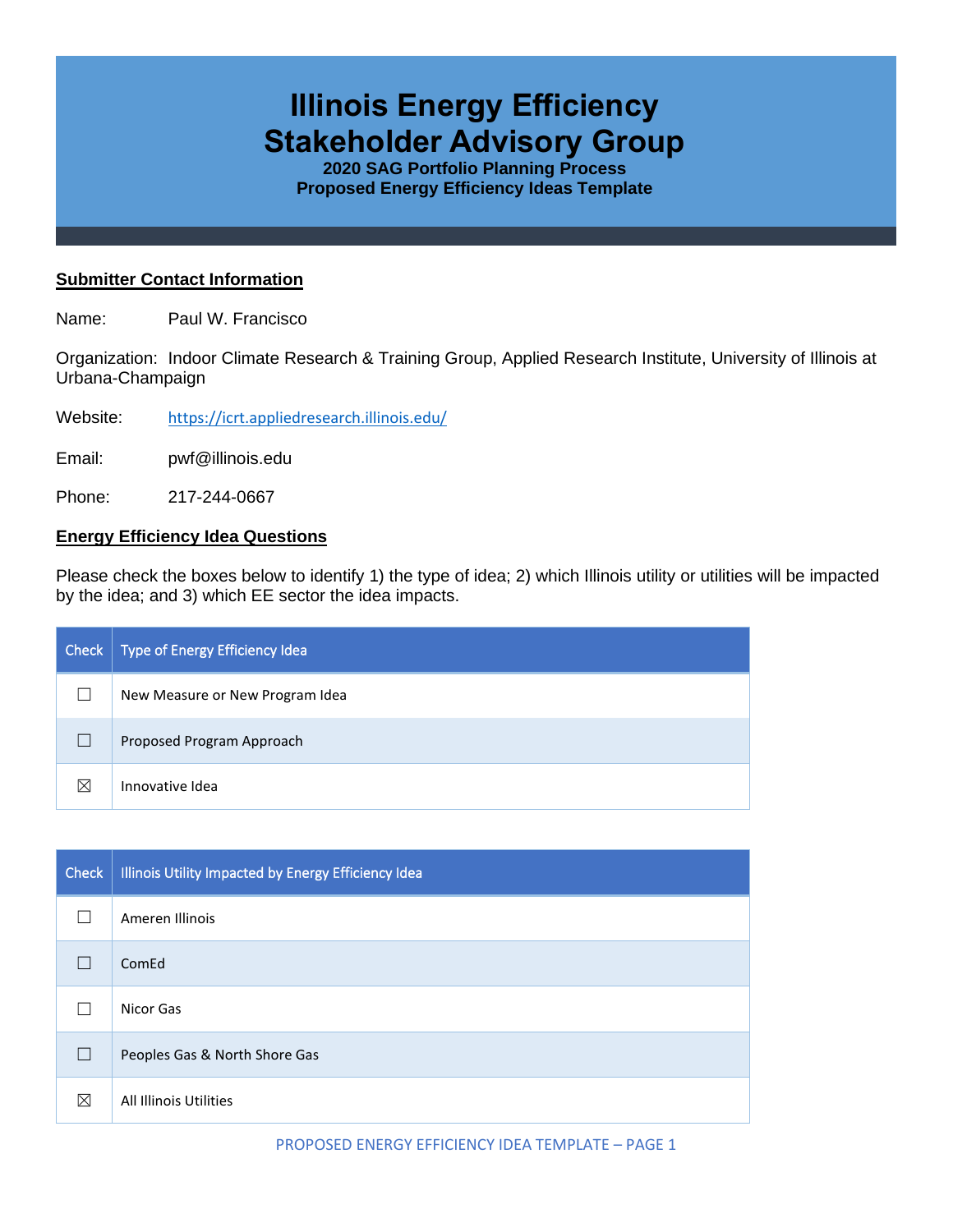| <b>Check</b> | Energy Efficiency Sector Targeted by Energy Efficiency Idea                  |
|--------------|------------------------------------------------------------------------------|
| ⊠            | Residential Customers – Single Family (non-income qualified/income eligible) |
| ⊠            | Residential Customers - Multifamily (non-income qualified/income eligible)   |
| ⊠            | Residential Customers – Single Family Income Qualified/Income Eligible       |
| ⊠            | Residential Customers – Multifamily Income Qualified/Income Eligible         |
|              | Small Business Customers (commercial & industrial sector)                    |
|              | Medium/Large Business Customers (commercial & industrial sector)             |
|              | Other (research & development, emerging technologies, market transformation) |

# **Additional Questions**

1. **Description of Idea:** Describe the proposed idea, including the purpose of the suggested idea and rationale. Describe whether this is an idea that could be implemented in an existing EE program, or whether the idea involves establishing a new measure or program. Please indicate whether additional research may be required before implementation.

*Questions to consider: What issue will this proposed change resolve? Will the proposed change increase participation and result in increased energy savings? Will this reduce costs? Will this increase customer satisfaction? Will this help achieve statutory goals? Will this help increase program penetration?* 

One of the biggest challenges for delivering savings is identifying homes in which there is a large savings potential and then targeting retrofits to the measures that will deliver those savings. Residential smart meters are now installed throughout Illinois. These smart meters record usage data at small time intervals, potentially small enough to be able to develop algorithms that can disaggregate end uses. If these end uses can be disaggregated, it becomes possible to both target enrollment efforts at homes with superior savings potential AND more efficiently implement pertinent measures. If successful, use of these algorithms should achieve all of the above-mentioned goals:

- Increased energy savings, because inefficient homes and measures will be targeted
- Reduced costs, because assessors and contractors will have advance knowledge of priority measures in each home
- Customer satisfaction, because of increased energy savings and less time required by implementers
- Achieve statutory goals, because increased energy savings plus reduced per-home costs will better position utilities to meet these goals
- Increase program penetration, because with greater success will come increased demand